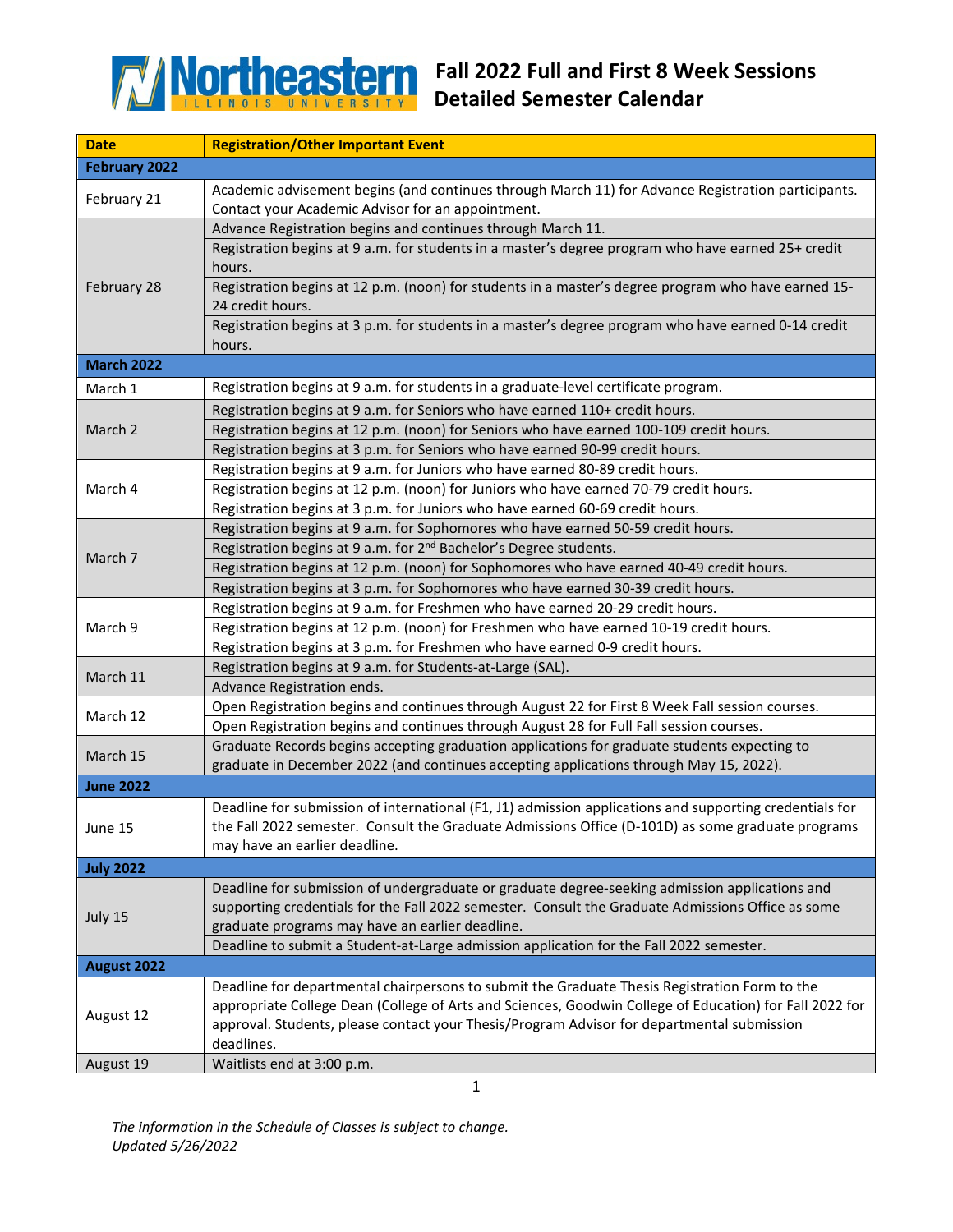

## **Fall 2022 Full and First 8 Week Sessions Detailed Semester Calendar**

|                | Deadline for college Deans to submit the Individualized Study Registration Form for both Independent                                        |
|----------------|---------------------------------------------------------------------------------------------------------------------------------------------|
|                | Study and Tutored Study to the Provost's Office for Fall 2022. Students, please contact your program                                        |
|                | advisor/chairperson for departmental submission deadlines.                                                                                  |
| August 20      | Enrollment Services, Financial Aid and Student Payment Services open from 9:00 a.m. until 12:00 p.m.                                        |
| August 22      | Semester begins.                                                                                                                            |
|                | Open Registration ends for the First 8 Week Fall session.                                                                                   |
| August 23      | Change of Registration begins for the First 8 Week Fall session and continues through August 27.<br>Departmental approval will be required. |
| August 27      | Enrollment Services, Financial Aid and Student Payment Services open from 9:00 a.m. until 12:00 p.m.                                        |
|                | Change of Registration ends for First 8 Week Fall session courses.                                                                          |
|                | Last day to drop a course from the First 8 Week Fall session and receive a 100% refund/credit of tuition                                    |
|                | and fees (less \$10 withdrawal fee for students withdrawing from all courses.                                                               |
|                | Last day to drop a course from the First 8 Week Fall session and not be assigned a "W" (withdrawn)                                          |
|                | grade.                                                                                                                                      |
|                | Last day to apply for the Pass/Fail Option for First 8 Week Fall session courses with Enrollment Services                                   |
|                | Last day to apply for the Audit Option for First 8 Week Fall session courses with Enrollment Services                                       |
|                | Open Registration ends for the Full Fall session.                                                                                           |
| August 28      | 50% tuition and fees refund/credit period begins for the First 8 Week Fall session and continues                                            |
|                | through September 4.                                                                                                                        |
| August 29      | Change of Registration begins for the Full Fall session and continues through September 2.                                                  |
|                | Departmental approval will be required.                                                                                                     |
| September 2022 |                                                                                                                                             |
|                | Change of Registration ends for Full Fall session courses.                                                                                  |
|                | Last day to drop a course from the Full Fall session and receive a 100% refund/credit of tuition and fees                                   |
|                | (less \$10 withdrawal fee for students withdrawing from all courses).                                                                       |
| September 2    | Last day to drop a course from the Full Fall session and not be assigned a "W" (withdrawn) grade.                                           |
|                | Last day to apply for the Pass/Fail Option for Full Fall session courses with Enrollment Services                                           |
|                | Last day to apply for the Audit Option for Full Fall session courses with Enrollment Services.                                              |
|                | Last day to waive the mandatory parking fee with Student Payment Services                                                                   |
| September 3    | 50% tuition and fees refund/credit period begins for the Full Fall session and continues through<br>September 19.                           |
| September 4    | Last day to drop a course from the First 8 Week Fall session and receive a 50% refund of tuition and                                        |
|                | fees (less \$10 withdrawal fee for students withdrawing from all courses).                                                                  |
|                | Labor Day Holiday-University Closed/No Classes                                                                                              |
| September 5    | 25% tuition and fees refund/credit period begins for the First 8 Week Fall session and continues                                            |
|                | through September 11.                                                                                                                       |
|                |                                                                                                                                             |
| September 11   | Last day to drop a course from the First 8 Week Fall session and receive a 25% refund of tuition and                                        |
|                | fees (less \$10 withdrawal fee for students withdrawing from all courses). No refund of tuition and fees                                    |
|                | starting September 12.                                                                                                                      |
|                | No refund/credit period of tuition and fees begins for the First 8 Week Fall session and continues                                          |
| September 12   | through September 23.                                                                                                                       |
|                | First payment due for students who registered for Full and First 8 Weeks of Fall 2022 sessions. Payment                                     |
| September 16   | due 4:30 p.m. in person or by 11:59 p.m. via NEIUport. Students receiving financial aid should confirm                                      |
|                | with the Office of Financial Aid.                                                                                                           |
| September 19   | Last day to drop a course from the Full Fall session and receive a 50% refund of tuition and fees (less                                     |